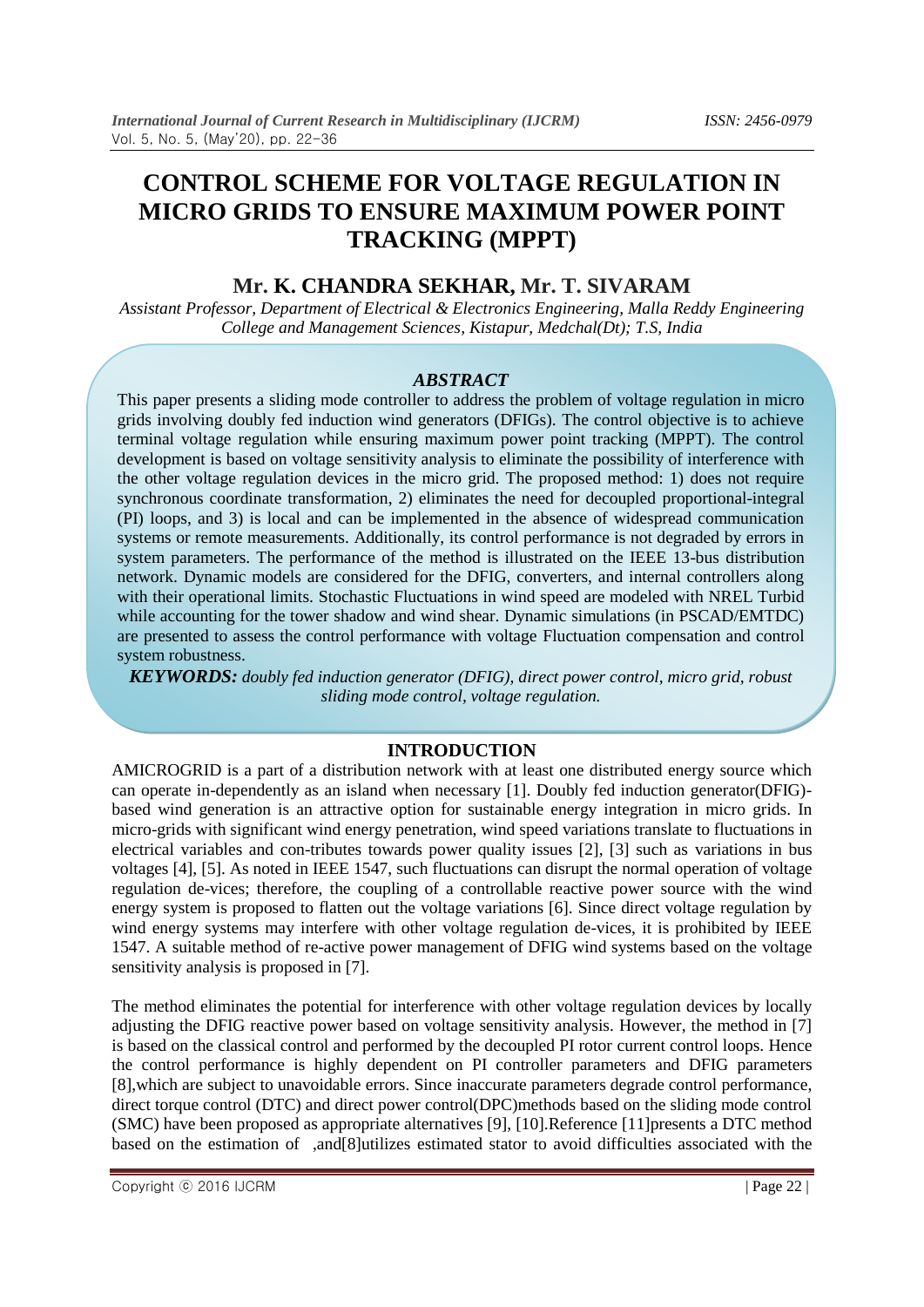# *CONTROL SCHEME FOR VOLTAGE REGULATION IN MICRO GRIDS TO ENSURE MAXIMUM...*

rotor flux estimation. SMC-based DTC methods are proposed in [12] and [13] while special consideration is spent on the wind turbine mechanical stress. The method proposed by [12] improves the wind system reliability, and the method in [13] governs the wind turbine in different operation regions. Reference [14] achieves constant switching frequency for the SMC-based DPC. In [15], and SMC strategy is taken into account which includes continuous and discontinuous parts and guarantees the maximum power point tracking (MPPT)and least copper losses of a doubly fed reluctance generator. Reference [16] proposes a high order SMC-based DTC for marine DFIG wind turbines and [10] eliminates the need of rotor speed adaption in the DTC methods by using a sliding mode observer.

This paper proposes a sliding mode controller to realize the objective of terminal voltage regulation in DFIG-based micro-grids. The control principle is developed based on voltage sensitivity analysis proposed in [7]. The proposed controller employs sa sliding mode controller which does not require synchronous coordinate transformations. The method eliminates the need for decoupled PI control loops and thus control performance is not degraded by the inaccuracies in the system parameters. The method is local and can be implemented in the absence of communication system without any interference with the other voltage regulation devices in the micro grid. The performance of the method is illustrated on the IEEE 13-bus distribution net-work [17].

Stochastic Fluctuations in wind speed are modeled with NREL Turbid while accounting for the tower shadow and wind shear. Dynamic simulations (in PSCAD/EMTDC) are presented to assess the control performance with voltage fluctuation compensation and control system robustness. The rest of the paper is organized as follows. The system structure and assumptions are described in Section II. The voltage sensitivity analysis and the method of choosing target bus are discussed in Section III. Dynamic behavior of DFIG and robust SMC design are analyzed in Sections IV and V, respectively, followed by the simulation results in Section VI. The conclusions are noted in Section VII.



Fig. 1. Schematic diagram of a DFIG



Copyright ⓒ 2016 IJCRM  $\Box$  Page 23 |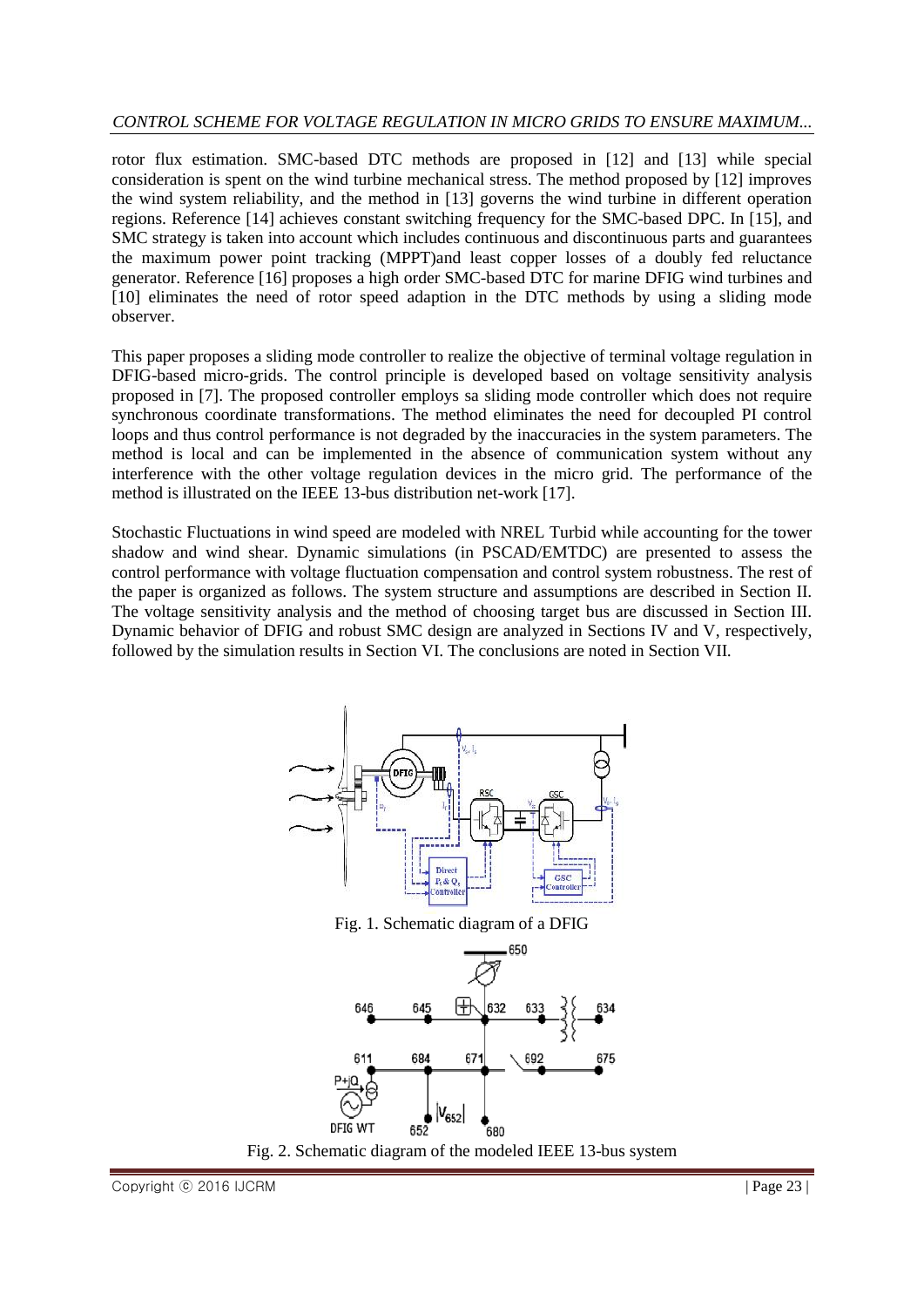# **SYSTEM STRUCTURE**

A schematic diagram of a DFIG-based wind energy generation System is shown in Fig.1. The system employs two back-to-back Converters a rotor side converter r(RSC)and a grid side converter (GSC). Typically, these converters are rated at about 25%–30 of the generator rating. While the RSC is used to adjust the rotor current, the GSC is responsible to maintain the dc link voltage. Together, the converters are able to control reactive power exchanges with the network. Two DFIGs (each rated at 2.2 MW) are connected to bus 611 of the IEEE 13-bus distribution network as shown in Fig. 2.

The network is connected to the bulk power system through bus 650, with a short circuit capacity of 58.52 MVA and X/R ratio of 1/4. It is further assumed that: 1) the two DFIG systems at bus 611 are identical; 2) the DFIG converters employ pulse wide modulation (PWM); 3) distribution lines include resistive and inductive characteristics; 4) wind speed fluctuations, aerodynamics of the turbine, wind shear, and tower shadow lead to fluctuations inactive power, and consequently the voltage;5) the system is three-phase balanced. In the simulations, the PSCAD/EMTDC wound rotor induction generator model is used to represent a DFIG. The model of aerodynamics, including wind and wind turbine models, are discussed in the rest of this section



Fig. 4. Tower shadow and wind shear effects on the turbine torque

# **A. Aerodynamics Model**

Turbid is a precise wind model developed by the National Renewable Energy Laboratory (NREL). It is a turbulent wind simulator that has been developed for simulation of a full field for turbulence structures [18]. An ample of wind speed produced by Turbid for 100 s is shownin Fig. 3.

A simplified aerodynamic model is normally used when the Electrical behavior of the wind turbine is the main interest of Study, but wind shear and tower shadow phenomena influence the output voltage [4], [5]. The term wind shear is used to describe the variation of wind speed with height, and the term tower shadow describes the redirection of wind due to the tower structure. In three-bladed turbines, power pulsations occur at what is known as 3p frequency, and it is the same frequency at which blades pass by the tower. In [19], the fatigue, aerodynamics, structures, and turbulence (FAST) package is proposed to model the wind turbine while considering a complex flexible structure based infinite-element methods [20]. Reference [21] neglects the tower shadow and wind shear for large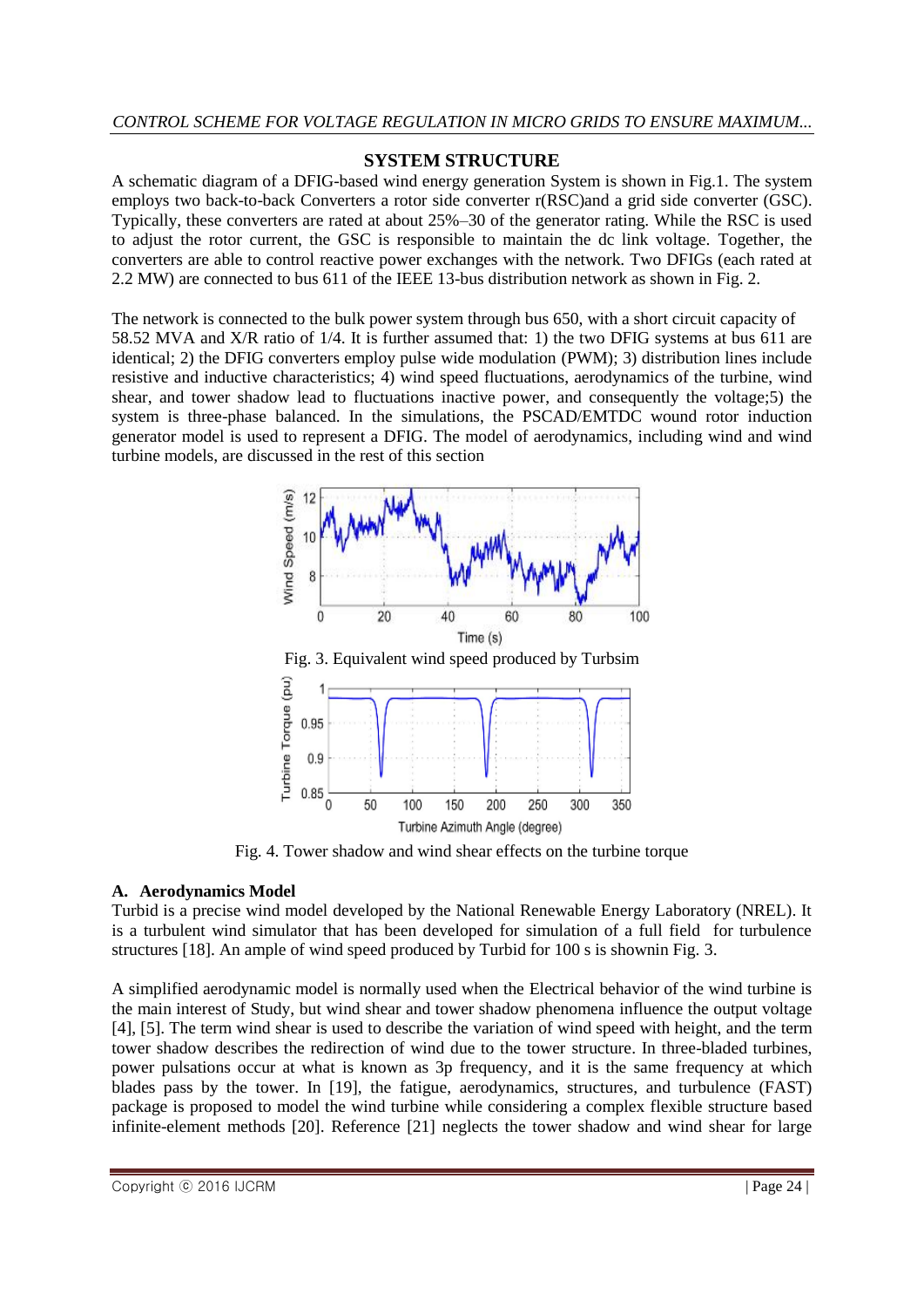wind farms, but fore single turbine it suggests the addition of 3p pulsations to the turbine mechanical torque.

A suitable model of 3p pulsations is developed by [22]. The model computes torque variations for a three-bladed turbine including the effects of wind shear and tower shadow. The output torque computed with this model (turbine parameters in Appendix) is shown in Fig. 4 **from** which one can note the drop in output torque three times per revolution.

## **VOLTAGE REGULATION BASED ON THE VOLTAGE SENSITIVITY ANALYSIS**

The control concept for voltage regulation based on voltage sensitivity analysis appears in [7]. However, it is briefly de-scribed here to make the presentation self-contained. The power flow equations for the system considering both inductive and resistive characteristics of the power lines are

$$
\begin{cases} P_k = \sum_{n=1}^{N} |V_k| \cdot |V_n| \cdot |Y_{kn}| \cdot \cos(\theta_{kn} + \delta_n - \delta_k) \\ Q_k = \sum_{n=1}^{N} |V_k| \cdot |V_n| \cdot |Y_{kn}| \cdot \sin(\theta_{kn} + \delta_n - \delta_k) \end{cases} \tag{1}
$$

 $Y_{kn} \angle \theta$  is the admittance of the line from bus k to bus n, and  $V_n\angle\delta_n$  is the voltage at bus  $n.$  Assuming the swing bus voltage is constant, any variation in the network power flow inside the network affects the bus voltages.

$$
\left| \begin{array}{c} \mathbf{\Delta P} \\ \mathbf{\Delta Q} \end{array} \right| = \left| \begin{array}{cc} \frac{\partial P}{\partial \delta} & \frac{\partial P}{\partial V} \\ \frac{\partial Q}{\partial \delta} & \frac{\partial Q}{\partial V} \end{array} \right| \cdot \left| \begin{array}{c} \mathbf{\Delta \delta} \\ \mathbf{\Delta V} \end{array} \right| \,. \tag{2}
$$

The sensitivity of the bus voltages to deviations in active/re-active powers is obtained by computing the power flow Jacobean linear zing the power flow equations about an operating point given by Provided the Jacobian is well conditioned, deviations in bus Voltage magnitudes can be obtained from

$$
\left|\frac{\Delta\delta}{\Delta V}\right| = \left|\begin{bmatrix} S_{\delta p} & [S_{\delta q}] \\ [S_{vp}] & [S_{vq}] \end{bmatrix}\right| \cdot \left|\frac{\Delta P}{\Delta Q}\right| \tag{3}
$$

where  $S_{\delta n}$  and  $S_{\delta q}$  are the sensitivities of the bus angles to the active and reactive powers, respectively, and  $S_{uu}$  and  $S_{uu}$  are the sensitivities of the bus voltage magnitudes.

Denote the wind generator bus by " $w$ " and the target bus (where voltage regulation is sought) by " $v$ ." From (3), the voltage variations at bus " $v$ " due to active/reactive power variations at " $w$ " are given by

$$
\Delta V_v = Svp_{vw} \cdot \Delta P_w + Svq_{vw} \cdot \Delta Q_w \tag{4}
$$

$$
\Delta V_v = 0 \Rightarrow \frac{\Delta Q_w}{\Delta P_w} = \frac{Q - Q_0}{P - P_0} = -\frac{Sv p_{vw}}{Sv q_{vw}} \tag{5}
$$

Where (P,Q)correspond to the operating condition. Consequently, the required reactive power adjustments to compensate for voltage fluctuations due to active power variations are given by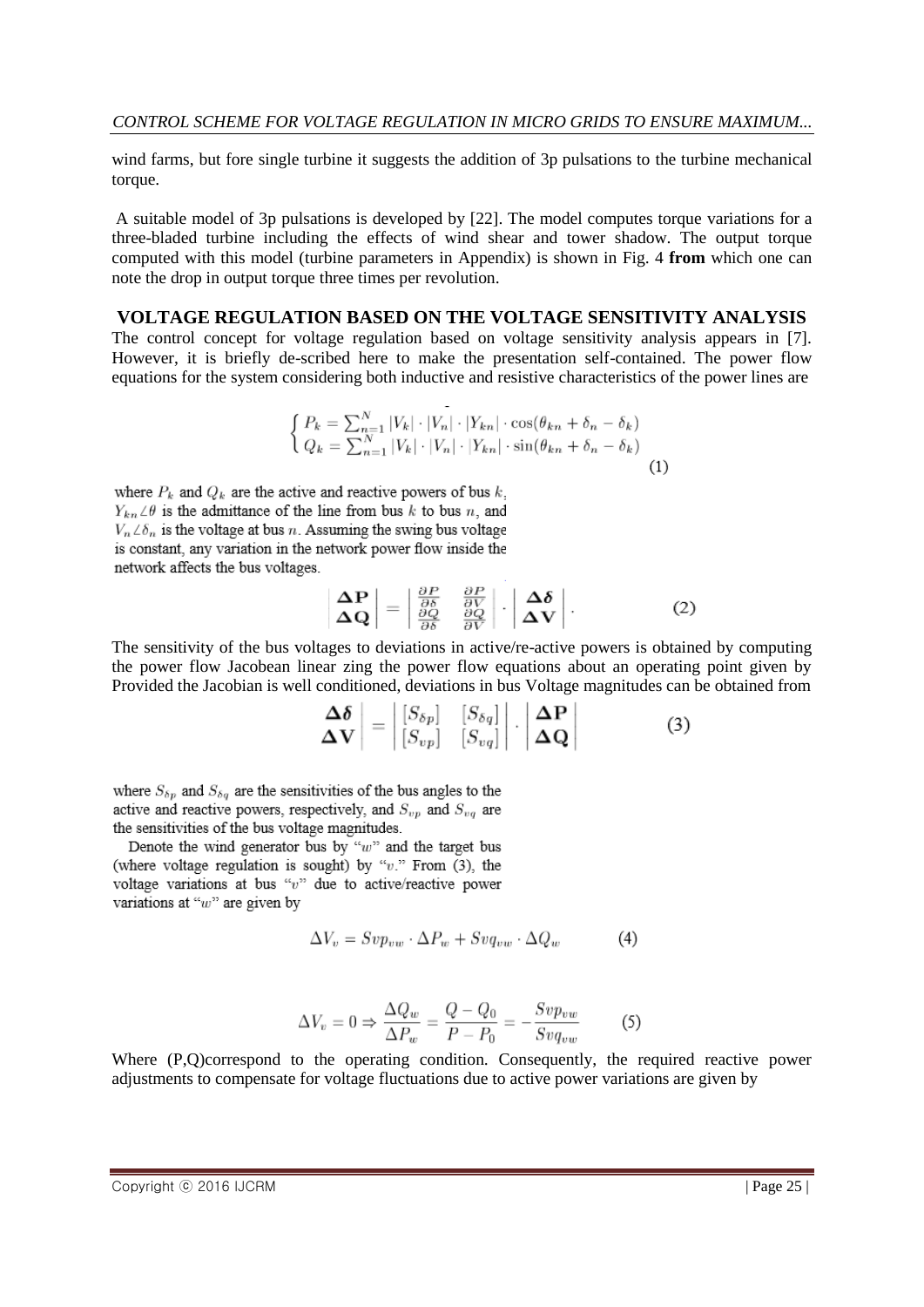$$
Q_w = -\frac{Svp_{vw}}{Svq_{vw}}(P_w - P_0) + Q_0.
$$
\n
$$
|Svq_{vw}|
$$
\n(6)

$$
PF_w = \frac{|S \circ q_{vw}|}{\sqrt{Svp_{vw}^2 + Svq_{vw}^2}}\tag{7}
$$

Where p is the power factor of the wind generator (bus).Producing large amounts of reactive power by wind generator increases its winding currents and relevant losses. To improve the efficiency of the wind generator operation, set point may be chosen such that, where is the average active power of the wind generator.

#### **A. Choice of Sensitive Voltage Bus(es)**

The method presented in the previous section achieves voltage regulation at a single target bus. This can be generalized so that the control is exercised to extend voltage regulation at multiple buses. This is done as follows. Consider a group of buses. Denote an by the weight, or importance ascribed to bus. Then the objective of voltage regulation at multiple buses can be met by setting

$$
\sum_{i=1}^{n} w_i (Svp_{iw} + K_Q \cdot Svq_{iw})^2 = 0. \tag{8}
$$



Fig. 5. Equivalent circuit of a DFIG in the stator stationary reference frame.

Thus, Kq, the best ratio of reactive to active powers of the wind generator, can be determined from (8). A sliding mode controller to implement (6) is developed in Section V fol-lowing the dynamic model development explained as follows in Section IV.

#### **DYNAMIC BEHAVIOR OF DFIG IN THE STATOR STATIONARY REFERENCE FRAME**

Fig. 5 displays the equivalent circuit of a DFIG in the stator stationary reference frame where the flux linkage vectors are given by

$$
\psi_{s\alpha\beta}^{s} = L_s I_{s\alpha\beta}^{s} + L_m I_{r\alpha\beta}^{s}
$$
  

$$
\psi_{r\alpha\beta}^{s} = L_m I_{s\alpha\beta}^{s} + L_r I_{r\alpha\beta}^{s}.
$$
 (9)

From Fig. 5, stator and rotor voltage vectors in the Stator stationary reference frame are as follows:

$$
U_{s\alpha\beta}^{s} = R_{s}I_{s\alpha\beta}^{s} + \frac{d\psi_{s\alpha\beta}^{s}}{dt}
$$

$$
U_{r\alpha\beta}^{s} = R_{r}I_{r\alpha\beta}^{s} + \frac{d\psi_{r\alpha\beta}^{s}}{dt} - j\omega_{r}\psi_{r\alpha\beta}^{s}
$$
(10)

Copyright ⓒ 2016 IJCRM  $\Box$  Page 26 |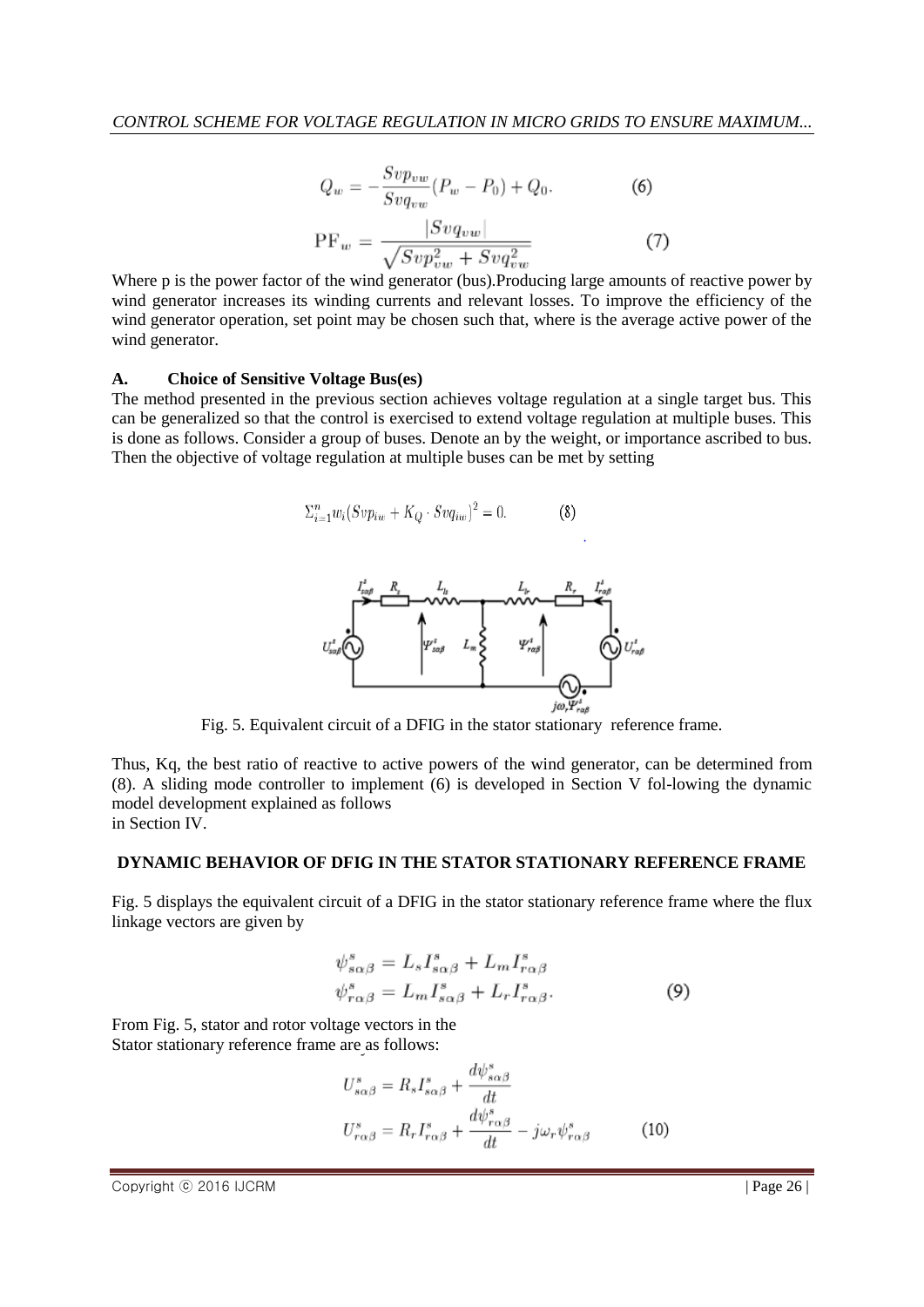as the system disturbance and uncertainties,the dynamics of the DFIG-based system are given by

$$
\dot{x} = f(x) + B \cdot u + \delta \tag{11}
$$

where the relevant terms are given by

$$
f_1(\boldsymbol{x}) = \frac{1}{D} \cdot \left( -R_s L_r i_{s\alpha}^s + L_m^2 \omega_r i_{s\beta}^s + R_r L_m i_{r\alpha}^s + L_m L_r \omega_r i_{r\alpha}^s + L_m L_r \omega_r i_{r\alpha}^s + L_m L_r \omega_r i_{r\alpha}^s \right)
$$
  
\n
$$
f_2(\boldsymbol{x}) = \frac{1}{D} \cdot \left( L_m^2 \omega_r i_{s\alpha}^s + R_s L_r i_{s\beta}^s + L_m L_r \omega_r i_{r\alpha}^s - R_r L_m i_{r\beta}^s - R_r L_u i_{r\beta}^s \right)
$$
  
\n
$$
f_3(\boldsymbol{x}) = \frac{1}{D} \cdot \left( R_s L_m i_{s\alpha}^s - L_m L_s \omega_r i_{s\beta}^s - R_r L_s i_{r\alpha}^s - L_m L_s \omega_r i_{r\beta}^s - L_m u_{s\alpha}^s \right)
$$
  
\n
$$
f_4(\boldsymbol{x}) = \frac{1}{D} \cdot \left( +L_m L_s \omega_r i_{s\alpha}^s + R_s L_m i_{s\beta}^s + L_r L_s \omega_r i_{r\alpha}^s - R_r L_s i_{r\beta}^s - L_m u_{s\beta}^s \right)
$$
  
\n
$$
f_5(\boldsymbol{x}) = \frac{P}{H} \cdot \left( T_m - \frac{3PL_m}{4D} \cdot \left( i_{s\alpha}^s i_{r\beta}^s - i_{s\beta}^s i_{r\alpha}^s \right) \right) \tag{12}
$$

And

$$
B = \frac{1}{D} \cdot \begin{bmatrix} -L_m & 0\\ 0 & -L_m\\ L_s & 0\\ 0 & L_s\\ 0 & 0 \end{bmatrix}
$$
 (13)

$$
P_s = -\frac{3}{2} \left( i_{s\alpha}^s u_{s\alpha}^s + i_{s\beta}^s u_{s\beta}^s \right)
$$
  

$$
Q_s = -\frac{3}{2} \left( i_{s\alpha}^s u_{s\beta}^s - i_{s\beta}^s u_{s\alpha}^s \right).
$$
 (14)

# **ROBUST SLIDING MODE CONTROL DESIGN**

The basic idea in sliding mode control (SMC) is to steer the system's state trajectory into a user defined surface and main-taint the state on that surface for subsequent time. This surface, known as the switching surface, defines the control law. The system trajectory is governed by the sliding surface and the control law can be adapted to compensate for parametric variations or structured uncertainties inherent in models [23], [9].Here, the sliding surface is chosen to obtain voltage regulation[via reactive power production based on (6)] while ensuring MPPT. Therefore, two sliding variables are defined namely: a): MPPT sliding variable; and b)reactive power control sliding variable. This section discusses the sliding surface ands design in detail. For further details on SMC, the reader is encouraged to consult [24] and [25]

#### **A. MPPT Sliding Variable**

The primary objective of the control system is performing the MPPT to capture the most possible energy from wind. Temporarily neglecting tower shadow and wind s hear effects ,the turbine optimal torque and turbine optimum angular speed are given by [7]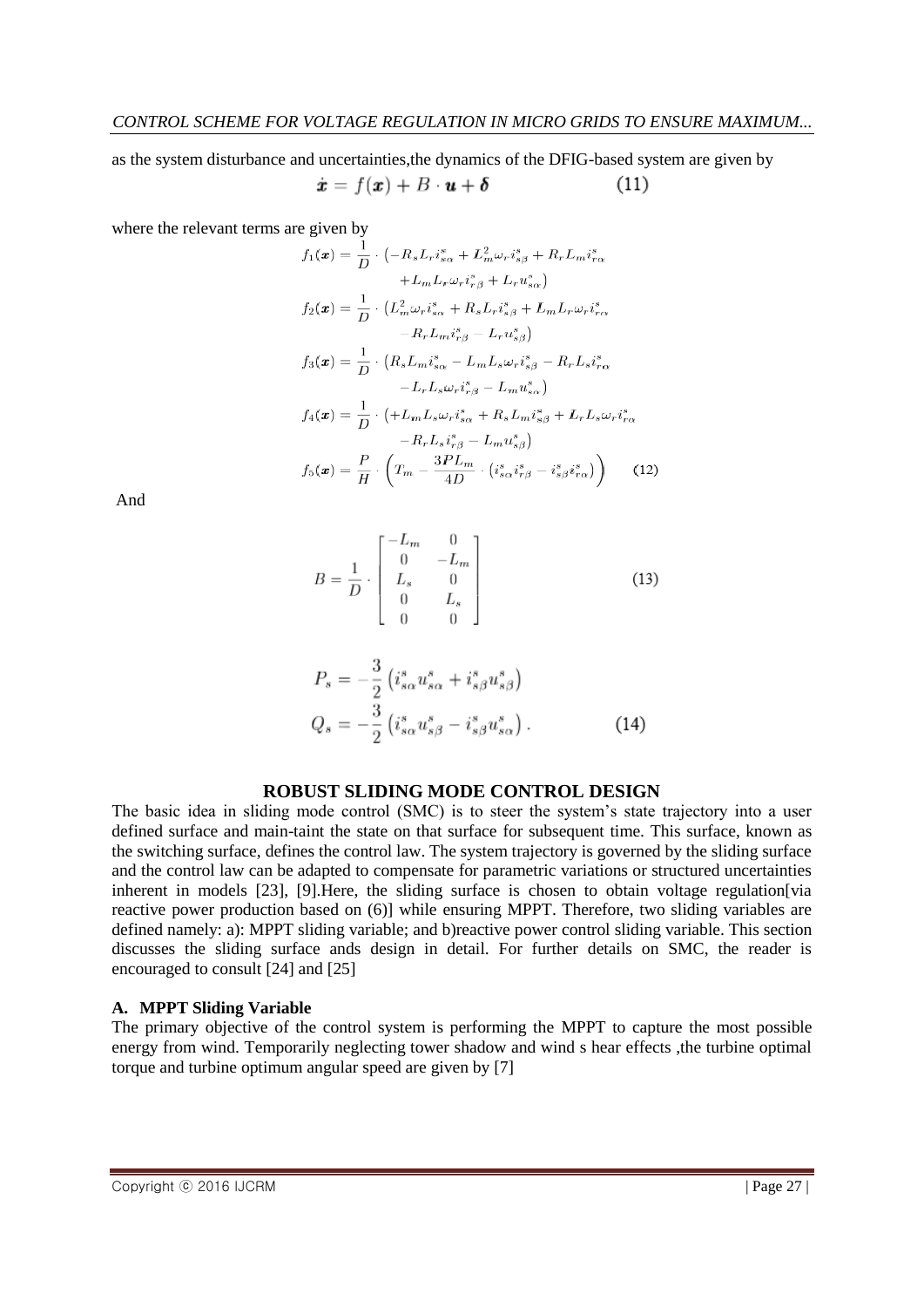$$
T_{\text{opt}} \approx \rho A V^2 R \frac{C_{\rho \text{max}}}{\lambda_{\text{opt}}} \n\omega_{\text{opt}} = \frac{\lambda_{\text{opt}} V}{R} \nP_m^* = T_{\text{opt}} \omega_{\text{opt}}.
$$
\n(15)

Based on (16) and considering the DFIG losses, stator output power references calculated and the lookup table is prepared. Thirst sliding variable should enforce the generator output power to follow and hence expressed by

$$
s_1(\mathbf{x}) = P_s^* - P_s = P_s^* + \frac{3}{2} \left( i_{s\alpha}^s u_{s\alpha}^s + i_{s\beta}^s u_{s\beta}^s \right). \tag{17}
$$



Fig. 6. Schematic diagram of the robust MIMO controller

B. Reactive Power Control Sliding Variable

To ensure the minimum effect of the wind power on the target bus voltage, the second sliding variable is expressed as follows:

$$
s_2(\mathbf{x}) = K_Q \cdot P_s - Q_s \tag{18}
$$

$$
s_2(\boldsymbol{x}) = K_Q \cdot (P_s - P_0) - Q_s. \tag{19}
$$

#### C. Robust MIMO Sliding Mode Controller

A control system based on the defined sliding manifold should enforce the states of the system to reach the manifold intersection and keeps them there. With as a Lyapunov function candidate, the control design includes three steps: a) system dynamic drift cancellation, b) manifold intersection reaching, and c) control system robustness [15] as follows:

$$
\mathbf{u}(\mathbf{x}) = \mathbf{u}_a(\mathbf{x}) + \mathbf{u}_b(\mathbf{x}) + \mathbf{u}_c(\mathbf{x}). \tag{20}
$$

It should be noted that the final output of the controllers limited by a saturation function to keep it within the accept-able range. A schematic diagram of the controller is shown in Fig. 6 and the design of each term is discussed in the rest of this section

1) Design of, Drift Cancellation The reason for the first control term is the system dynamic drift cancellation. Assume the system has reached the intersection manifold and there is no disturbance, therefore, variables of Lyapunov function should remain unchanged ,i.e.

$$
W' = S \cdot \frac{\partial S}{\partial x} \cdot \mathbf{x}' = 0. \tag{21}
$$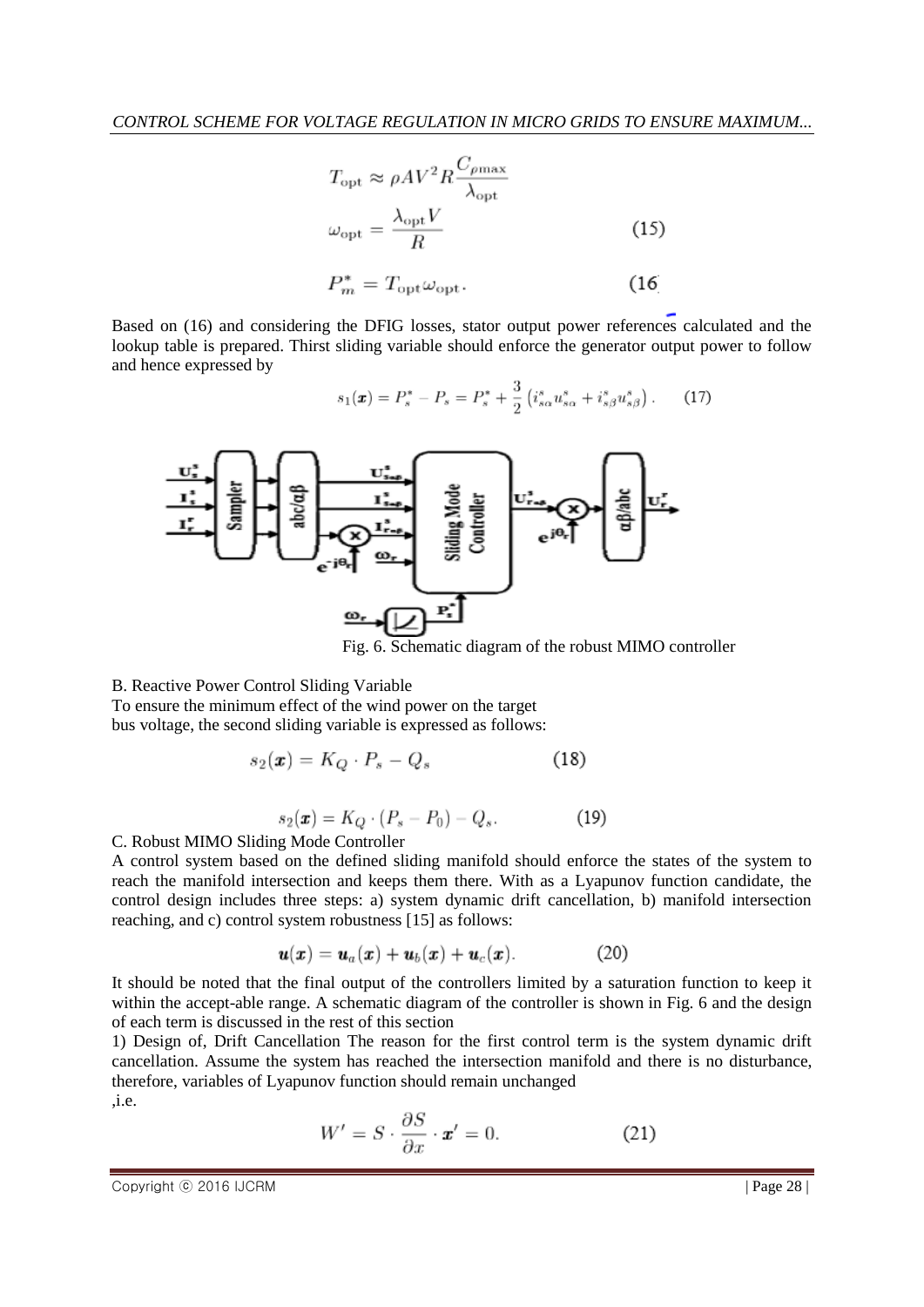$$
\frac{\partial S}{\partial x} \cdot [f(\boldsymbol{x}) + B \cdot \boldsymbol{u}_a(\boldsymbol{x})] = 0 \tag{22}
$$

$$
\boldsymbol{u}_a(\boldsymbol{x}) = -\left(\frac{\partial S}{\partial x}B\right)^{-1} \cdot \left(\frac{\partial S}{\partial x}f(\boldsymbol{x})\right). \tag{23}
$$

Using (12), (13), (17), (18), and (23),  $u_{a}^{s}(\bm{x})$  is as follows:

$$
\boldsymbol{u}_{a\alpha\beta}^s(\boldsymbol{x}) = \begin{bmatrix} \frac{D}{L_m} f_1(\boldsymbol{x}) \\ \frac{D}{L_m} f_2(\boldsymbol{x}) \end{bmatrix} . \tag{24}
$$

2) Design of, Manifold Intersection Reaching:

The second term of the controller enforces the system to reach the manifold intersection. When the system is out of the manifold intersection and there is no disturbance, the time derivative of the Lyapunov function should move toward zero (i.e.,).Several control laws can fulfill, each having different reaching characteristics. References [26] and [27] suggest the convergence speed which is proportional to the distance to the manifold intersections2 follows:

$$
\frac{\partial S}{\partial x} \cdot [f(\boldsymbol{x}) + B \cdot (\boldsymbol{u}_a(\boldsymbol{x}) + \boldsymbol{u}_b(\boldsymbol{x}))] = -\Gamma S \qquad (25)
$$

$$
\boldsymbol{u}_b(\boldsymbol{x}) = -\left(\frac{\partial S}{\partial x}B\right)^{-1} \Gamma S \qquad (26)
$$

Where is a positive definite matrix. A simple choice for is a positive definite diagonal matrix. Using  $(12)$ ,  $(13)$ ,  $(17)$ ,  $(18)$ , and  $(26)$ , the second term of controller is as follows:

$$
\mathbf{u}_{b\alpha\beta}^{s}(\mathbf{x}) = \begin{bmatrix} \frac{2D\left(\gamma_{1}s_{1}u_{s\alpha}^{s} + \gamma_{2}s_{2}u_{s\beta}^{s}\right)}{3L_{m}\left(u_{s\alpha}^{s}^{2} + u_{s\beta}^{s}^{2}\right)}\\ \frac{2D\left(\gamma_{1}s_{1}u_{s\beta}^{s} - \gamma_{2}s_{2}u_{s\alpha}^{s}\right)}{3L_{m}\left(u_{s\alpha}^{s}^{2} + u_{s\beta}^{s}^{2}\right)} \end{bmatrix}
$$
(27)  

$$
\Gamma = \begin{bmatrix} \gamma_{1} & 0\\ 0 & \gamma_{2} \end{bmatrix}, \quad \gamma_{1}, \gamma_{2} > 0.
$$
 (28)

3) Design of, Control System Robustness:

In the presence of disturbance and uncertainty, two terms of system dynamic drift cancellation and manifold intersection reaching are not enough to guarantee the operation of the system on the manifold intersection. Therefore, the third term of the controllers synthesized for the robustness of the system. For bounded disturbances and uncertainties in(11), the Lyapunov function should still move toward zero, i

$$
\frac{\partial S}{\partial x} \cdot [f(\boldsymbol{x}) + B \cdot (\boldsymbol{u}_a(\boldsymbol{x}) + \boldsymbol{u}_b(\boldsymbol{x}) + \boldsymbol{u}_c(\boldsymbol{x})) + \boldsymbol{\delta}] = -\Gamma S. \tag{29}
$$

Since exact value of system disturbances and uncertainties are unknown, the following discontinuous term can be considered [15]: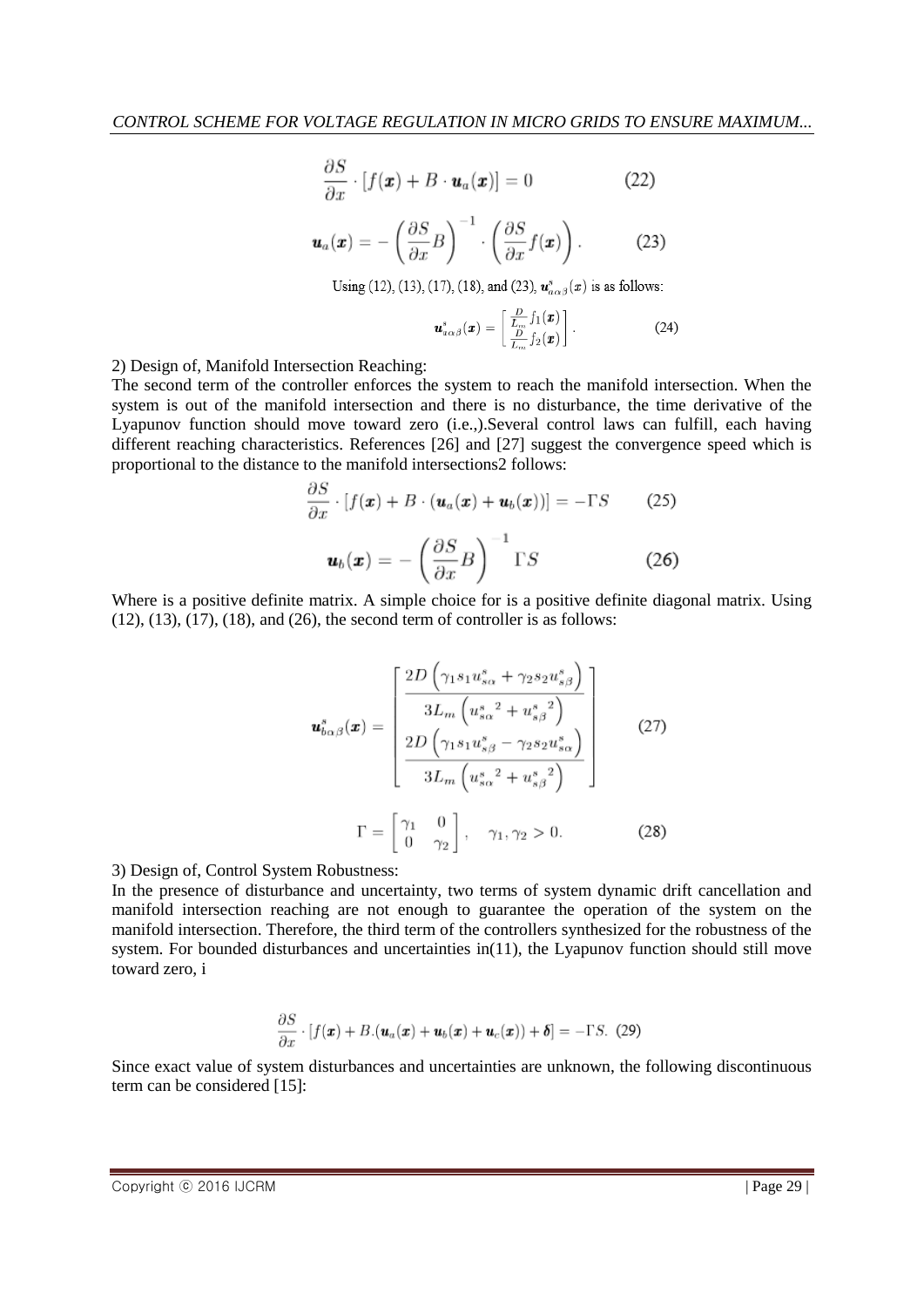$$
\begin{cases}\n\boldsymbol{u}_c(\boldsymbol{x}) = -\left\{\frac{\partial S}{\partial x}B\right\}^{-1} \text{Asgn}(S) \\
\Lambda = \text{Diag} \cdot \left(\left|\frac{\partial s}{\partial x}\right| \boldsymbol{\delta}_m\right)\n\end{cases} \n\tag{30}
$$

with equal to the maximum possible disturbance and uncertainty. Hence, using signup function in the design of may cause chattering and result in high heat losses, high-slope satu-ration function may be taken into account [23] as follows

$$
\boldsymbol{u}_c = -\left\{\frac{\partial S}{\partial x}B\right\}^{-1} \text{Asat}\left(\frac{S}{\epsilon}\right) \tag{31}
$$

$$
\operatorname{sat}\left(\frac{S}{\epsilon}\right) = \begin{cases} \frac{S}{\epsilon} & \left|\frac{S}{\epsilon}\right| \leq 1\\ \operatorname{sgn}\left(\frac{S}{\epsilon}\right) & \left|\frac{S}{\epsilon}\right| > 1 \end{cases} \qquad (32)
$$
\n
$$
\left[\frac{Du_{s\alpha}^s\left(\delta_{1m}|u_{s\alpha}^s| + \delta_{2m}|u_{s\beta}^s|\right)}{L_m\left(u_{s\alpha}^s{}^2 + u_{s\beta}^s{}^2\right)} \cdot \operatorname{sat}\left(\frac{s_1}{\epsilon}\right) + \cdots\right]
$$
\n
$$
u_{c\alpha\beta}^s(x) = \frac{Du_{s\beta}^s\left(\delta_{2m}|u_{s\alpha}^s| + \delta_{1m}|u_{s\beta}^s|\right)}{L_m\left(u_{s\alpha}^s{}^2 + u_{s\beta}^s{}^2\right)} \cdot \operatorname{sat}\left(\frac{s_2}{\epsilon}\right)
$$
\n
$$
L_m\left(u_{s\alpha}^s{}^2 + u_{s\beta}^s{}^2\right) \qquad \operatorname{sat}\left(\frac{s_1}{\epsilon}\right) + \cdots
$$
\n
$$
L_m\left(u_{s\alpha}^s{}^2 + u_{s\beta}^s{}^2\right) \qquad \operatorname{sat}\left(\frac{s_2}{\epsilon}\right)
$$
\n
$$
\frac{Du_{s\alpha}^s\left(\delta_{2m}|u_{s\alpha}^s| + \delta_{1m}|u_{s\beta}^s|\right)}{L_m\left(u_{s\alpha}^s{}^2 + u_{s\beta}^s{}^2\right)} \cdot \operatorname{sat}\left(\frac{s_2}{\epsilon}\right) \qquad (33)
$$

4) Verification of Sliding Mode Operation:

The negativenes of the time derivative of the selected Lyapunov function under the assumptions and conditions in this paper can be verified as follows: Based on (11) and by using (20), (23), (26), (31), and (34), the

time derivative of the Lyapunov function is as follows:

$$
W' = S^T \cdot \frac{\delta S}{\delta x} \cdot \mathbf{x}'. \tag{34}
$$

$$
W' = -\Gamma S^T S - S^T \Lambda \text{sgn}(S) + S^T \frac{\delta S}{\delta x} \delta. \tag{35}
$$

$$
\begin{array}{rcl}\n\left|\frac{\delta S}{\delta x}\right|\delta_{m} & \geq & \frac{\delta S}{\delta x}\delta \\
\Gamma S^{T}S & \geq & 0 \\
S^{T}\text{sgn}(S) & \geq & 0\n\end{array}\right| \Rightarrow W' < 0.\n\tag{36}
$$

#### **SIMULATION RESULTS**

Simulations are carried out for two DFIG reactive power control modes of:

1) UPF: unity power factor operation;

2) PCM (proposed control method): based on (6)—voltage regulation at bus 652.For each of the control modes, three different loading conditions is considered:

1) Light load condition—50% of the nominal loading;

Copyright © 2016 IJCRM | Page 30 |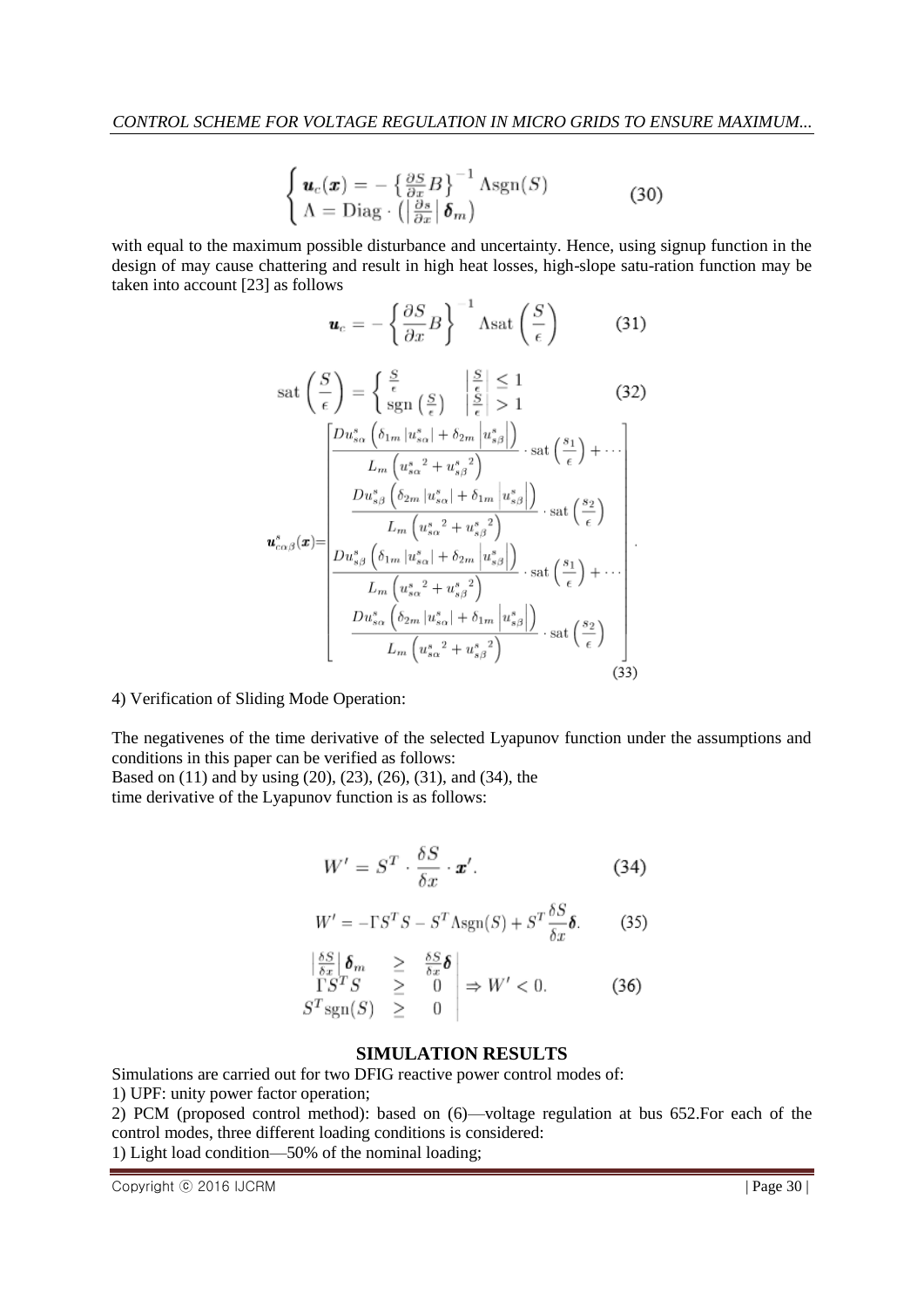2) Medium load condition—with nominal loads of the IEEE

13-bus distribution network;

3) Heavy load condition—150% of nominal loading



Fig. 7. Active and reactive powers produced by one of the DFIG wind systems with the applied wind speed (dashed)

TABLE 1 MAXIMUM VOLTAGE VARIATIONS IN DIFFERENT CONTROLMODE(%)

|                   | Load Condition |            |      |      |      |            |  |
|-------------------|----------------|------------|------|------|------|------------|--|
| <b>Bus Number</b> | Low            |            | Med. |      | High |            |  |
|                   | UPF            | <b>PCM</b> | UPF  | PCM  | UPF  | <b>PCM</b> |  |
| 632               | 2.49           | 0.05       | 3.04 | 0.25 | 3.65 | 0.60       |  |
| 633               | 2.49           | 0.05       | 3.04 | 0.25 | 3.66 | 0.60       |  |
| 634               | 2.51           | 0.05       | 3.11 | 0.25 | 3.77 | 0.62       |  |
| 645               | 2.49           | 0.05       | 3.05 | 0.25 | 3.66 | 0.60       |  |
| 646               | 2.49           | 0.05       | 3.05 | 0.25 | 3.66 | 0.60       |  |
| 671               | 3.40           | 0.06       | 4.00 | 0.28 | 4.68 | 0.66       |  |
| 680               | 3.40           | 0.06       | 4.00 | 0.28 | 4.68 | 0.66       |  |
| 675               | 3.40           | 0.06       | 4.01 | 0.28 | 4.69 | 0.66       |  |
| 684               | 3.90           | 0.18       | 4.51 | 0.48 | 5.20 | 0.95       |  |
| 652               | 3.91           | 0.18       | 4.52 | 0.48 | 5.20 | 0.95       |  |
| 611               | 4.41           | 0.37       | 5.02 | 0.77 | 5.71 | 1.31       |  |

UPF: Unity power factor operation

PCM: Reactive power control based on (6)

The sensitivity factors in (6) are calculated based on the oper

ation of the micro grid under the nominal load condition. Sensitivity factors of target bus (Bus 652) voltage to the wind bus (bus611) active and reactive power variations are and respectively. Therefore, (7) for voltage regulation of Bus 671 is as follows:

$$
PF_w = \frac{0.1759}{\sqrt{0.057^2 + 0.1759^2}} = 0.9513. \tag{37}
$$

Different wind speed series are considered with mean wind

Speed value from 6 to 11 m/s in 1-m/s steps, and simulations are carried out for 100 s, each of the wind speed series. For example, Fig. 7 displays the active and reactive powers produced by one FIG for the wind speed shown in Fig. 3. The maximum voltage variation (in %) experienced at each of the buses, with various wind speed series, under three loading conditions and with each of the control modes is noted in Table I. For example, at bus652, the proposed control method is effective in significantly reducing the voltage swing (from 4.52% to 0.48%) under the normal load condition. The results are also consistent across all other buses in the system. The corresponding time domain simulations under different net work conditions are presented next and system parameters are noted in the Appendix. The sampling frequency for the control system inputs is 9720 Hz and PWM switching frequency is 2430 Hz

# A. Light Load Condition of Microgrid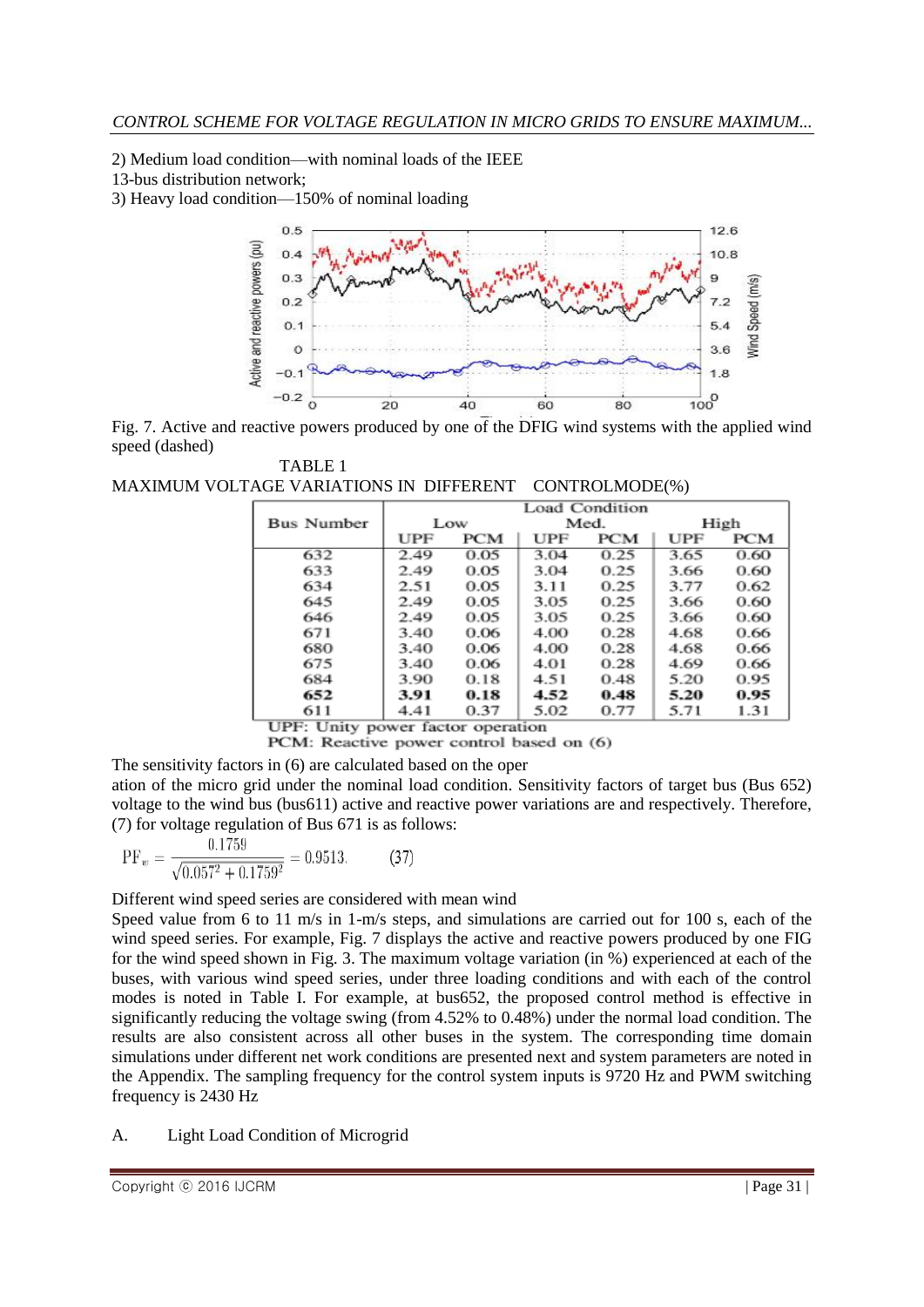Fig. 8 displays voltage variations of bus 652 under light load Conditions of the micro grid when the wind speed shown in Fig. 3



Fig. 8. Voltage at sensitive bus (652) in the grid connected mode under light load conditions. DFIG reactive power regulated by PCM:, and unity power factor operation



Fig. 9. Maximum and minimum values of bus voltages in the grid connected mode under light load conditions. DFIG reactive power regulated by PCM:,and unity power factor operation



Fig. 10. Voltage at sensitive bus (652)in the grid connected mode under normal load conditions. DFIG reactive power regulated by PCM:,

Unity power factor operation is considered. The minimum and maximum voltages experienced at each bus with different wind speed series under this condition are shown in Fig. 9. The method decreases the voltage variation at bus 652 from 3.91% at UPF to 0.18%. Also, the method effectively reduces the voltage variations on the other buses. It should be noted that under the light load condition of microgrid, the transformer tap changer placed between bus 650and bus 632 changes the tap to a 2.5% lower tap to maintain the voltage at bus 632.

Static Var Compensator is shunt connected type FACTS device which output is adjusted to exchange capacitive or inductive current and is used to maintain reactive power in network. And SVC contains two main components. Thyristor controlled/switched reactor (TSR) and switched capacitor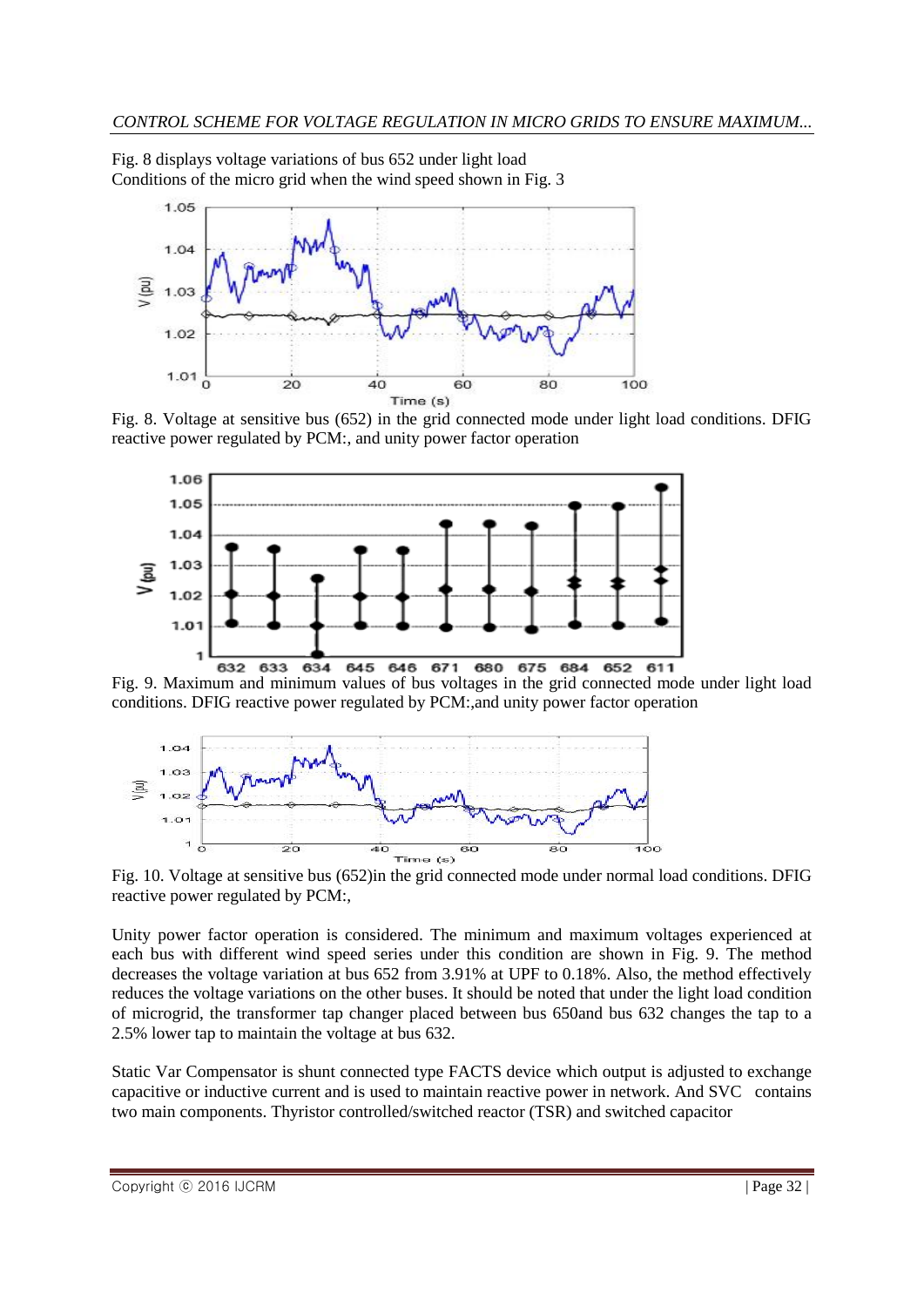# **B. Medium Load Condition of Microgrid**

Voltage variations of bus 652 under medium load conditions of the micro grid are displayed in Fig. 10 when the wind speed shown in Fig. 3 is considered. Sensitivity factors are calculated for the medium load condition; therefore, not surprisingly, control performance is excellent in decreasing voltage variations of bus 652 from 4.52% in UPF to 0.48%. Also the method reduces



Fig. 11. Maximum and minimum values of bus voltages in the grid connected mode under normal load conditions. DFIG reactive power regulated byPCM:, and unity power factor operation



Fig. 12. Voltage at sensitive bus (652) in the grid connected mode under heavy load conditions. DFIG reactive power regulated by PCM:, and unity power factor operation



Fig. 13. Maximum and minimum values of bus voltages in the grid con-nected mode under heavy load conditions. DFIG reactive power regulated by PCM:, and unity power factor operation

### **B. Heavy Load Condition of Microgrid**

Fig. 12 displays voltage variations of bus 652 under the heavy load condition of the micro grid when the wind speed shown in Fig. 3 is considered. The maximum and minimum of the volt-ages experienced at each of the microgrid buses are shown in Fig. 13. The proposed method decreases bus 652 voltage variations from 5.20% in the UPF to 0.95%. Also the method effectively reduces voltage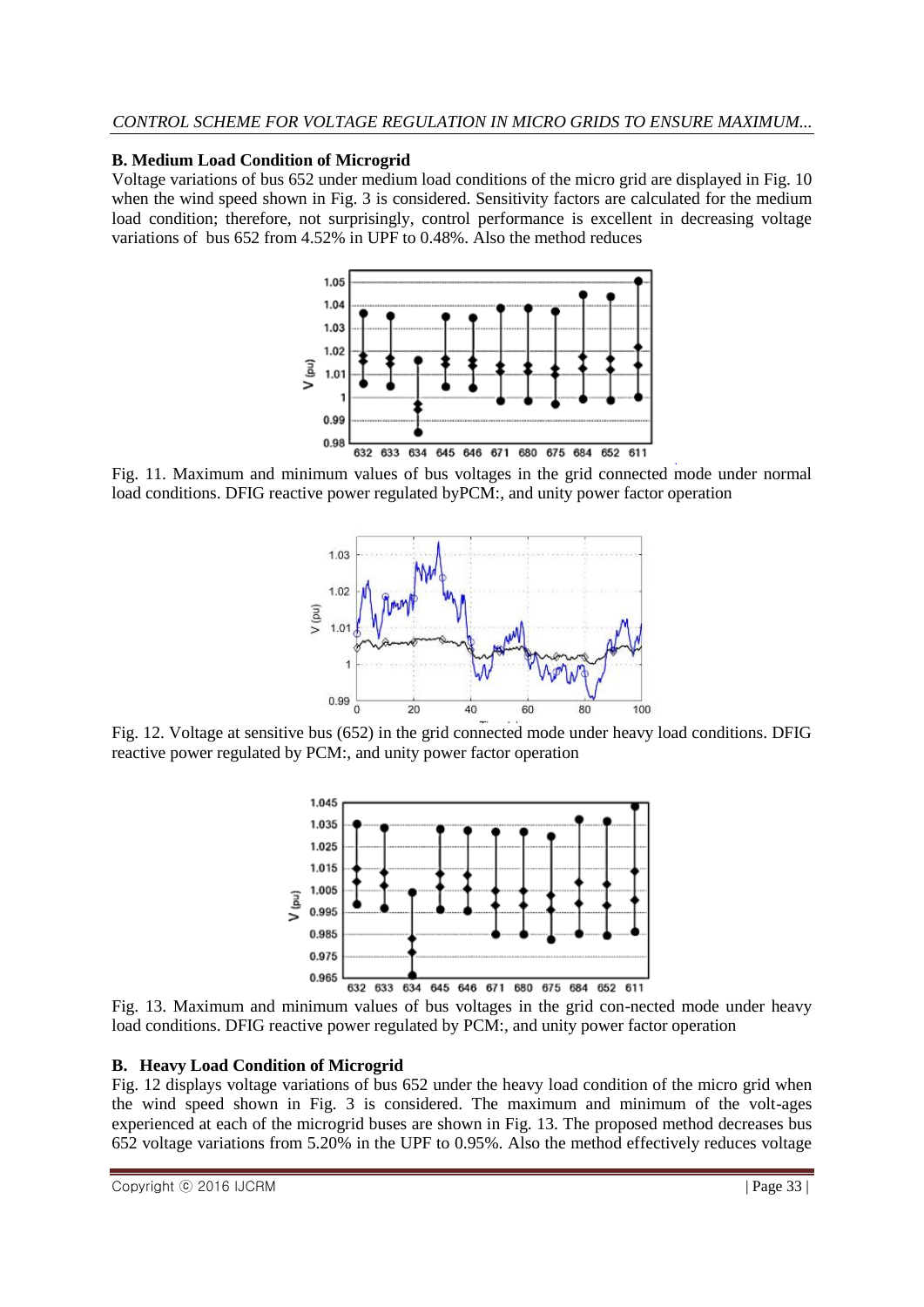variations of other buses as shown in Fig. 13. It should be noted that under this load condition, the tap changer of the transformer place between bus 650 and bus 632 Changes the tap to a 2.5% higher tap to maintain the voltage at bus 632



Fig. 14. Turbine speed with exact system parameters and 10% error in generator inductances for applied stepwise wind speed (dashed)



Fig. 15. Active and reactive power sliding variables with exact system parameters (notfilled) and10%erroringenerator inductances (solidfilled)

# **D. System Robustness Evaluation**

System disturbances and uncertainties are considered asin (11) in the controller design and the system should tolerate them providing their maximum values are less than.The maximum values of disturbances and uncertainties are considered equal to 10% of their relevant nominal state derivations. As tepin-crease/decrease in wind speed as shown in Fig. 14 is applied to the wind turbine and simulations are carried out for two types of DFIG parameters of a) exact DFIG parameters ,and b) 10%errorin DFIG inductances. Figs. 14 and 15 display the turbine speed and sliding mode variables for the considered DFIG parameters. The mean values of active and reactive power sliding variables with exact DIFG parameters are 0.0175 and 0.02 pu, respectively. These values with the 10% error in DFIG inductances are 0.0317and0.0189 pu, respectively. It should be noted that the dips of turbine speed in Fig. 14 are the effect of to wershadow phenomenon as periodical dips

# **CONCLUSION**

The stochastic nature of wind can lead to significant voltage Variations in micro grids. Based on voltage sensitivity analysis, this paper proposes a reactive power control method which can regulate the voltage at one or a group of the target buses in a micro grid while ensuring MPPT. The proposed method employs a sliding mode control scheme and directly controlsthe active and reactive powers of a DFIG wind system without Involving any synchronous coordinate transformation. The method eliminates the need for decoupled proportional-inte-gral (PI) loops; additionally, the control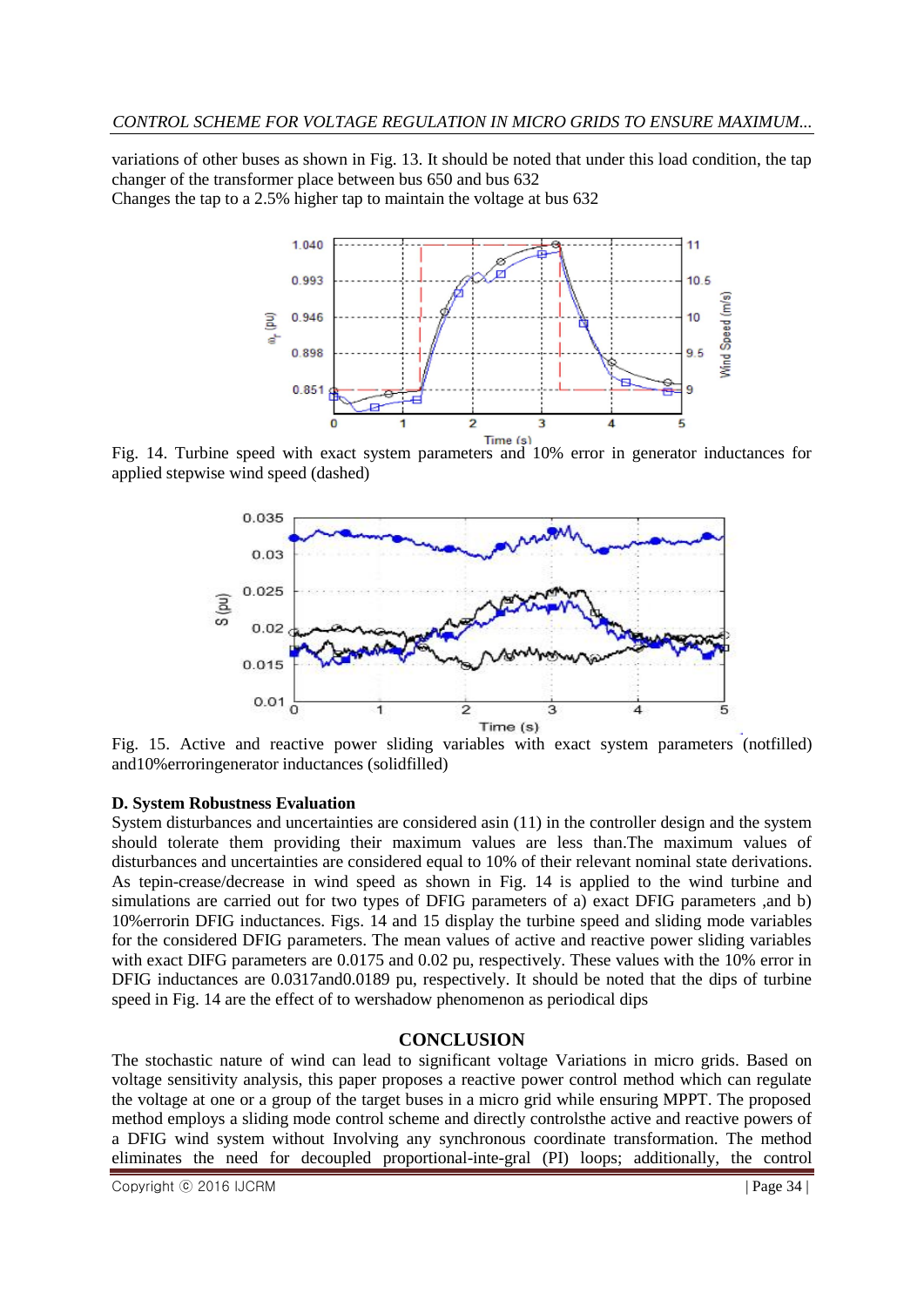## *CONTROL SCHEME FOR VOLTAGE REGULATION IN MICRO GRIDS TO ENSURE MAXIMUM...*

performance is not degraded by errors in system parameters. Simulations show that the proposed control methods are effective at restricting the voltage swings experienced at different buses compared to the UPF method. The results are consistent for different loading conditions (low, medium, high) across different buses in the system. Compared to the UPF method, the average improvement in voltage regulation is noted to be 4.01% when considered across the three loading conditions. Also disturbances and uncertainties are effectively tolerated by the control system during the simulations. The proposed methodology cane potentially useful to robust reactive power management and voltage regulation in micro grids.

#### APPENDIX

| TABLE II                                          |  |
|---------------------------------------------------|--|
| PARAMETERS OF THE SIMULATED DFIG AND WIND TURBINE |  |

|       | $0.03^{pu}$        |                  |         |
|-------|--------------------|------------------|---------|
| R,    | $0.024^{pu}$       | $\alpha$         | 0.3     |
|       |                    | R                | $42^m$  |
| $X_s$ | $3.6 + 0.11^{pu}$  | h                | $80^m$  |
|       | $3.6 + 0.102^{pu}$ | $\boldsymbol{a}$ | $2.5^m$ |
| $n_m$ | $3.6^{pu}$         |                  |         |
|       | 3.2                | $\boldsymbol{x}$ | $4.5^m$ |
|       |                    |                  | 0.73    |
|       |                    |                  |         |

# **REFERENCES**

- [1] F. Katiraei, R. Iravani, N. Hatziargyriou, and A. Dimeas, "Microgridsmanagement," IEEE Power Energy Mag., vol.6, no.3 p.5465, May/Jun. 2008.
- [2] T.Sun,Z.Chen,and F.Blaabjerg, "Flicker study on variable speed wind turbines with doubly fed induction generators, "IEEE Trans. En-ergy Convers., vol. 20, no. 4, pp.896–905, Dec. 2005.
- [3] Y. S. Kim and D. J. Won, "Mitigation of the flicker level of a DFI Gusing power factor angle control,"IEEE Trans. Power Del., vol.24, no. 4, pp. 2457–2458, Oct. 2009.
- [4] T. Thiringer, "Frequency scanning for power system property determination—Applied to a wind power grid,"IEEE Trans. Power Syst., vol.21, no. 2, pp. 702-708, May 2006.
- [5] A. Larsson, "Flicker emission of wind turbines during continuous operation,"IEEE Trans. Energy Converse., vol. 17, no. 1, pp. 114–118, Mar. 2002.
- [6] Standard for Interconnecting Distributed Resources With Electric Power Systems, IEEE 1547-2-2008, Dec. 2008.
- [7] R. Aghatehrani and R. Kavasseri, "Reactive power management of a DFIG wind system in micro grids based on voltage sensitivity analysis, "IEEE Trans. Sustain. Energy, vol. 2, no. 4, pp. 451–458, Oct. 2011.
- [8] L. Xu and P. Cartwright, "Direct active and reactive power control ofDFIG for wind energy generation,"IEEE Tran. Energy Convers., vol.21, no. 3, pp. 750–758, Sep.2006.
- [9] S. Z. Chen, N. C. Cheung, K. C. Woong, and J. Wu, "Integral sliding-mode direct torque control of doubly-fed induction generators under unbalanced grid voltage, "IEEE Trans. Energy Convers., vol. 25, no.2, pp. 356–367, Jun. 2010.
- [10] C. Lascu, I. Boldea, and F. Blaabjerg, "Very low speed variable structure control of sensorless induction machine drives without signal injection,"IEEE Trans. Ind. Electron., vol. 41, no. 2, pp. 591– 598, Mar.2005.
- [11] K. P. Gokhale, D. W. Karraker, and S. J. Heikkila, "Controller for around Rotor Slip Ring Induction Machine," U.S. Patent 6448735B1, Sep. 2002.
- [12] I. Munteanu, S. Bacha, A.Bratcu, J. Guiraud, and D. Roye, "Energy-reliability optimization of wind energy conversion systems by sliding mode control,"IEEE Trans. Energy Convers.,vol.23,no.3,pp. 975–985, Sep. 2008
- [13] B. Beltran, T. Ali, and M. Benbouzid, "Sliding mode power control of variable speed wind energy conversion systems,"IEEE Trans. Energy Convers., vol. 23, no. 2, pp. 551558, Jun. 2008.